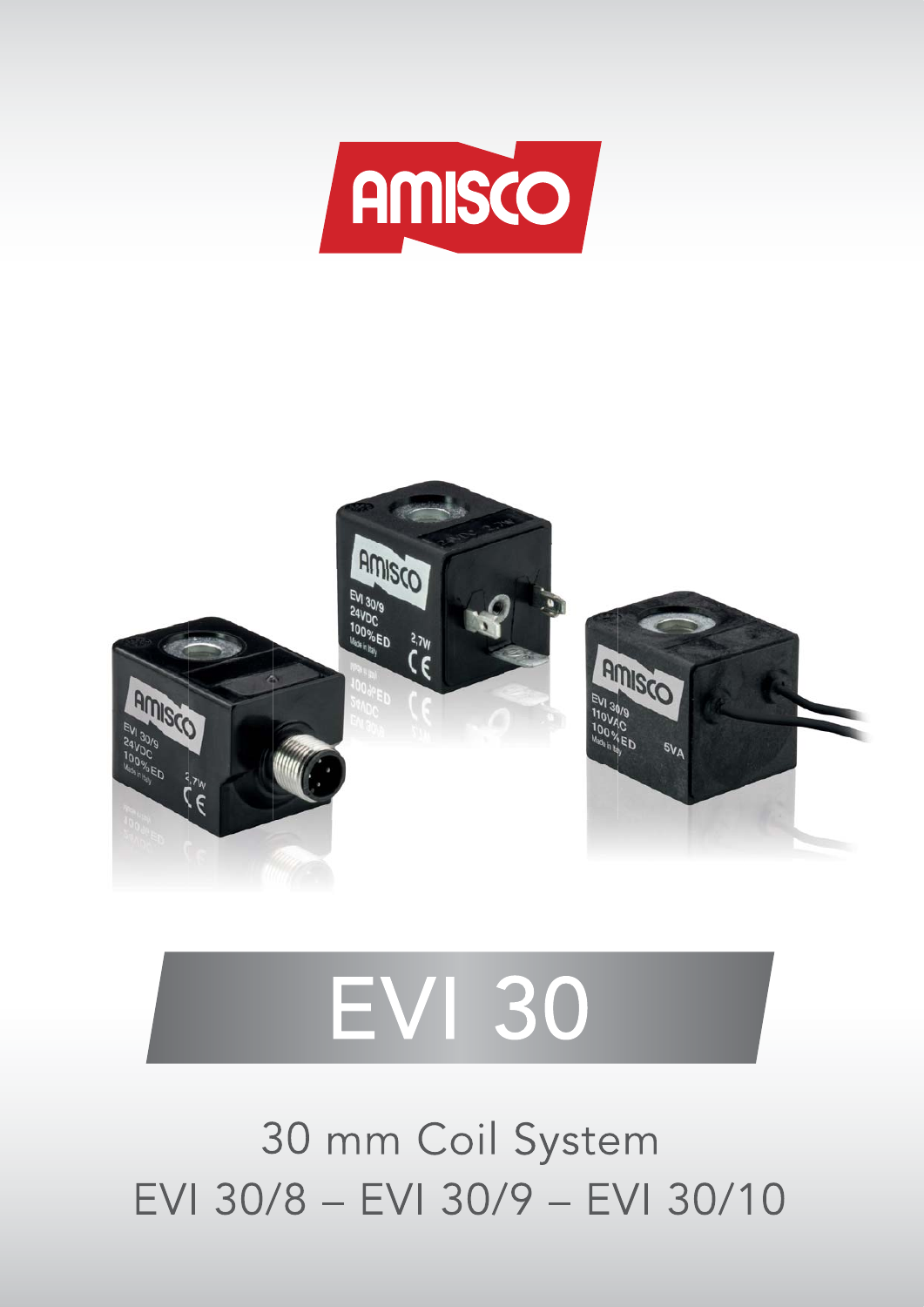## EVI 30 Coil System

The EVI 30 system by Amisco includes a wide range of 30mm coils, designed for pneumatic applications. This coil family is available for tubes with 8, 9 and 10mm diameter.

The coils are available with different voltages and connections: types, power and other features are described in the following pages.

All coils feature:

- **heat resistant bobbin moulded with 30% glass filled thermoplastic polyester**
- **class H wire 200°C according to IEC 60317-13**
- **built-in magnetic yoke made by low carbon iron**
- heat resistant bobbin moulded with 30% glass filled thermoplastic polyester<br>• class H wire 200°C according to IEC 60317-13<br>• built-in magnetic yoke made by low carbon iron<br>• encapsulation with high quality specially desi
- **copper and plastic material used are UL-Listed**

The use of other materials is possible upon special agreements. Coils are rated to F class. The coil is designed and constructed in accordance to EN 60204.1 and VDE 0580 and it is suitable for industrial ambient conditions.

The coil is also in conformity with 2014/34/UE for electrical apparatus of Group II, category 3 (Ex nA II 3 GD T5 ot T6). GAS: Ex nA IIC Tx Gc

DUST: Ex tc IIIC Tx Dc

Coil can be supplied and marked CSA/UL for Electrical Insulation System (EIS) "E300N", designated by Amisco as AMIH - UL file E343908.

Coil can be supplied and marked EAC for use in Russian Market.

More details about UL and EAC certification can be given on customer request.

## COMPLETE SOLENOID OPERATOR AND PILOT VALVE

The EVI 30/9 coils can be equipped with the suitable plunger guide tube (see S8 - S9 Catalogue) or even in combination with a complete pilot valve. In this case refer to 22mm 30mm pilot valve system catalogue.

The EVI 30/8 coils can be equipped with the suitable plunger guide tube (see S8 - S9 Catalogue).

The coil is fastened to the solenoid operator by means of a knurled nut for ease of change over without interrupting the pneumatic circuit.



The specificatioans and drawings contained herein are believed to be correct and are given in good faith, however no liability is accepted therefore. Manufacturer reserves the right to modify said specifications and drawings without notice for technical or commercial reasons.

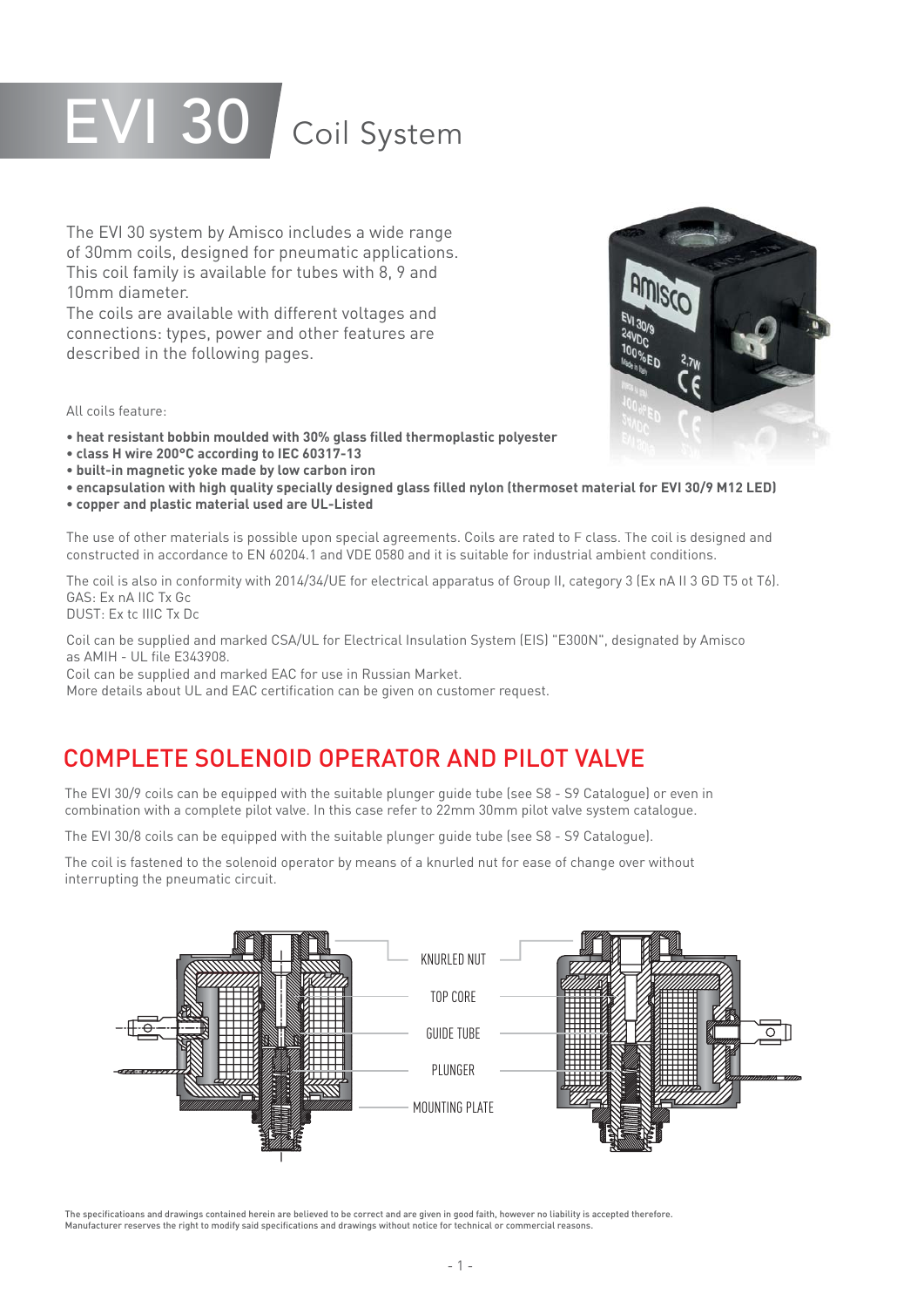#### COIL CODING SPECIFICATIONS



| <b>EVI 30/8 WINDING CODE</b> |     |                     | <b>EVI 30/9 WINDING CODE</b> |            |                     | <b>EVI 30/10 WINDING CODE</b> |                |                           |  |
|------------------------------|-----|---------------------|------------------------------|------------|---------------------|-------------------------------|----------------|---------------------------|--|
| Nominal Voltage Power        |     | <b>Winding Code</b> | Nominal Voltage Power        |            | <b>Winding Code</b> | Nominal Voltage Power         |                | <b>Winding Code</b>       |  |
| 12VDC                        | 4W  | 05                  | 12VDC                        | 2W         | 01                  | 12VDC                         | 6W             | 03                        |  |
| 24VDC                        | 4W  | 05                  |                              | 4,5W       | 05                  | 12VAC                         | 5VA            | 02                        |  |
| 24VAC                        | 4VA | 06                  | 24VDC                        | 2W         | 01                  | 24VDC                         | 6W             | 07                        |  |
| 110VAC                       | 4VA | 05                  |                              | 4,5W       | 06                  | 24VAC                         | 9VA            | 04                        |  |
| 230VAC                       | 5VA | 01                  | 24VAC                        | 3VA<br>5VA | 08<br>02            | 110VAC                        | 5VA            | 02                        |  |
|                              |     |                     | 110VAC                       | 3VA        | 07                  | 230VAC                        | 5VA            | 01                        |  |
|                              |     |                     |                              | 5VA        | 02                  |                               | <b>MARKING</b> |                           |  |
|                              |     |                     | 230VAC                       | 3VA        | 04                  |                               |                | $ZN = Standard - no logo$ |  |

Alternative possibilities for CUSTOMER LOGO 5VA 01

AM = Standard + Amisco logo ... = Customer specifications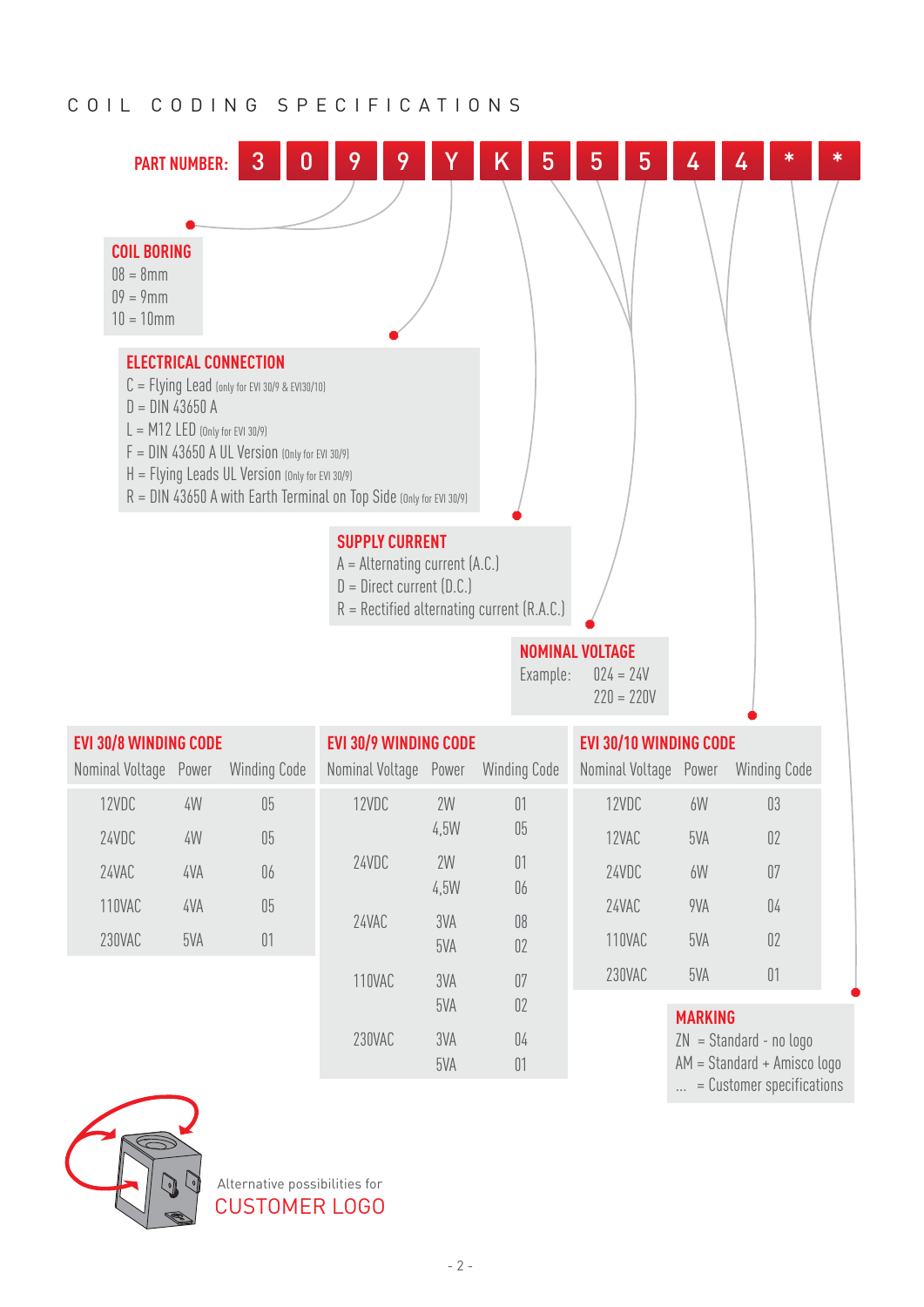## EVI 30 Coil System

## Coil EVI 30/9

| Part Number | <b>Characteristics</b>                               |           |    | DC  |     | AC (50 Hz) | AC (60 Hz) |     |
|-------------|------------------------------------------------------|-----------|----|-----|-----|------------|------------|-----|
|             | <b>Rated power DC</b>                                | W         |    | 4,5 |     |            |            |     |
|             | Inrush power AC                                      | <b>VA</b> |    |     | 5,5 |            | 4,5        | 7,5 |
| 3009        | <b>Rated power AC</b>                                | VA        |    |     |     | 5          | 2.5        | 4,2 |
|             | <b>Coil temperature rise</b> $\omega$ 50°C ambient T |           | 20 | 35  | 20  | 35         | 15         | 30  |
|             | <b>Copper temperature rise @ 50°C ambient T</b>      |           | 25 | 50  | 25  | 45         | 20         | 35  |

## Coil EVI 30/8

| Part Number | Characteristics                                                  |           | DC  | AC (50 Hz) | AC (60 Hz) |
|-------------|------------------------------------------------------------------|-----------|-----|------------|------------|
|             | <b>Rated power DC</b>                                            | W         |     |            |            |
|             | Inrush power AC                                                  | VA<br>7,5 | 6,5 |            |            |
| 3008        | <b>Rated power AC</b>                                            | <b>VA</b> |     |            | 3,5        |
|             | <b>Coil temperature rise</b> $\otimes$ 50 $^{\circ}$ C ambient T |           | 35  | 35<br>30   |            |
|             | <b>Copper temperature rise @ 50°C ambient T</b>                  |           | 48  |            | 30         |

## Coil EVI 30/10

| Part Number | <b>Characteristics</b>                          |    |    | DC  |     | AC (50 Hz)    | AC(60 Hz) |     |
|-------------|-------------------------------------------------|----|----|-----|-----|---------------|-----------|-----|
|             | <b>Rated power</b>                              | DC |    | 4,5 |     |               |           |     |
|             | Inrush power                                    | AC |    |     | 5,5 | Q             | 4,5       | 7,5 |
| 3010        | <b>Rated power</b>                              | AC |    |     |     | $\mathfrak h$ | 2,5       | 4,2 |
|             | Coil temperature rise @ 50°C ambient T          |    | 26 | 56  | 24  | 35            | 20        | 79  |
|             | <b>Copper temperature rise @ 50°C ambient T</b> |    | 31 | 62  | 26  | 37            |           |     |

#### Note:

| Voltage tolerance: | ±10%                               | 12 - 24 VDC<br>Standard voltages:                        |
|--------------------|------------------------------------|----------------------------------------------------------|
| Temperature range: | $-40^{\circ}$ C ÷ +50°C $^{\circ}$ | $110 - 115 - 220 - 230$ VAC                              |
| Duty cycle:        | 100%                               | Other voltages and power levels are available on request |

- Power levels, and heating for AC coils are related to Amisco solenoid operators or pilot valves

- The coils performance change according to ambient temperature. All the power levels of this page are @ 20°C.

- All the previous and following data can be modified by Amisco at any time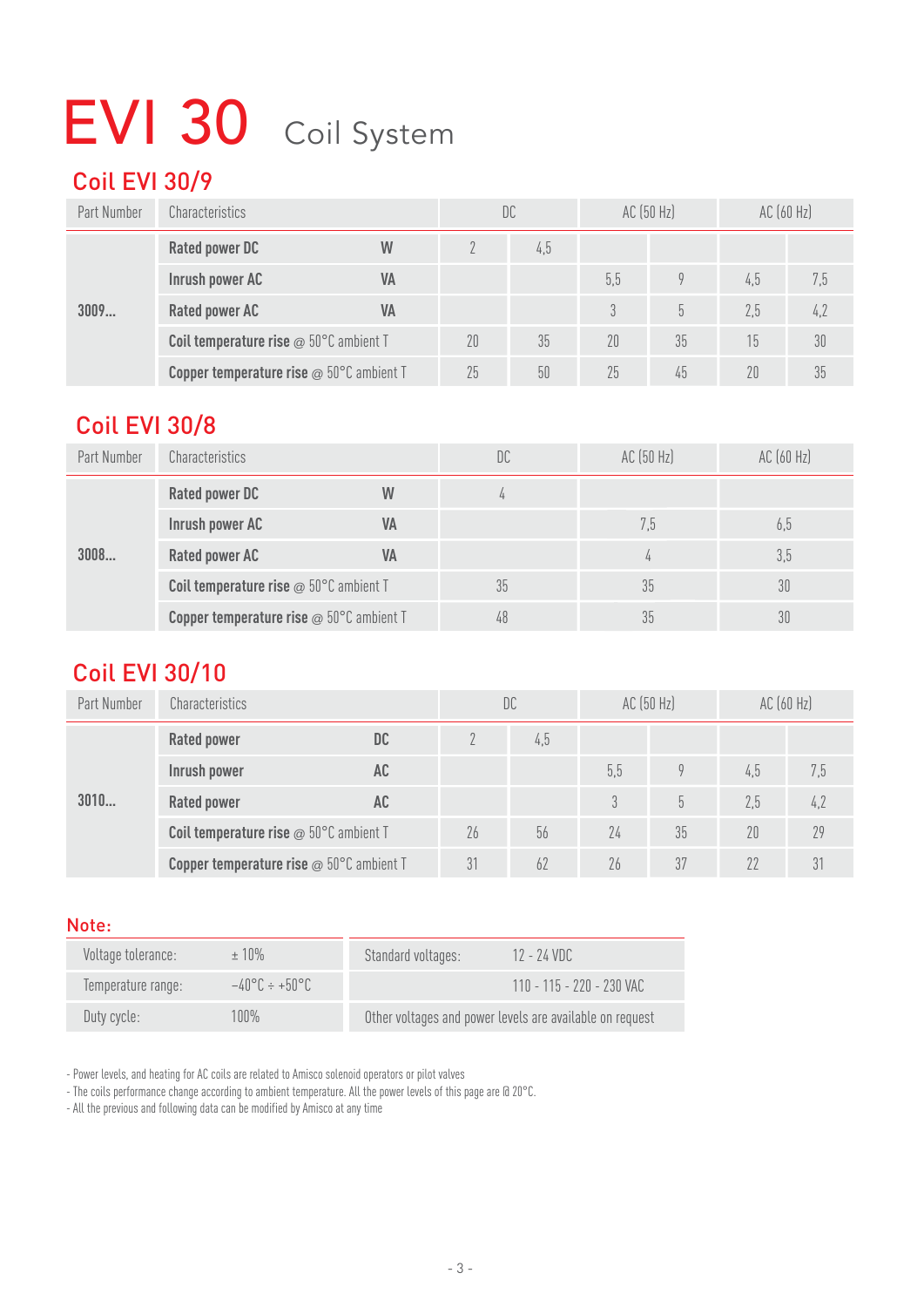## EVI 30/9 DIN 43650A (EN 175301-803 ISO 4400)

#### PART NUMBER 3009D...

(M3 Torque 0,4 ÷ 0,6Nm) **Available also: UL Classe H p/n 3009F.**.







## EVI 30/9 Flying Leads **PART NUMBER 3009C...**

500mm flying leads as a standard, PVC 105°C Ø2.25 Available also: UL Classe H p/n 3009H.. Leads AWG 18, UL Style 10126







## EVI 30/9 M12 LED PART NUMBER 3009L...

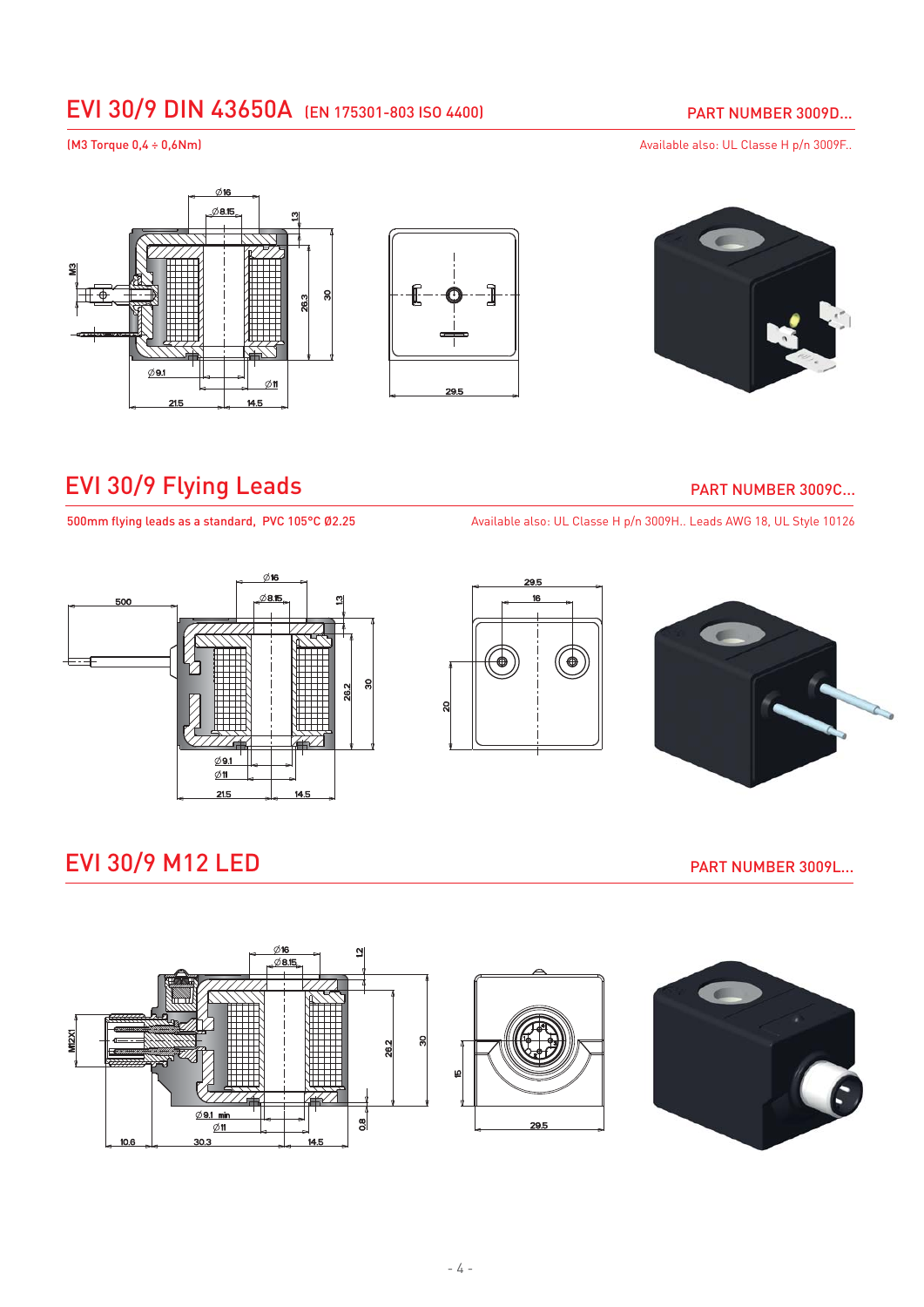#### EVI 30/9 DIN 43650A (EN 175301-803 ISO 4400) with Earth Terminal on Top Side PART NUMBER 3009R...

(M3 Torque 0,4 ÷ 0,6Nm)







### EVI 30/8 DIN 43650A (EN 175301-803 ISO 4400)

PART NUMBER 3008D...

(M3 Torque 0,4 ÷ 0,6Nm)





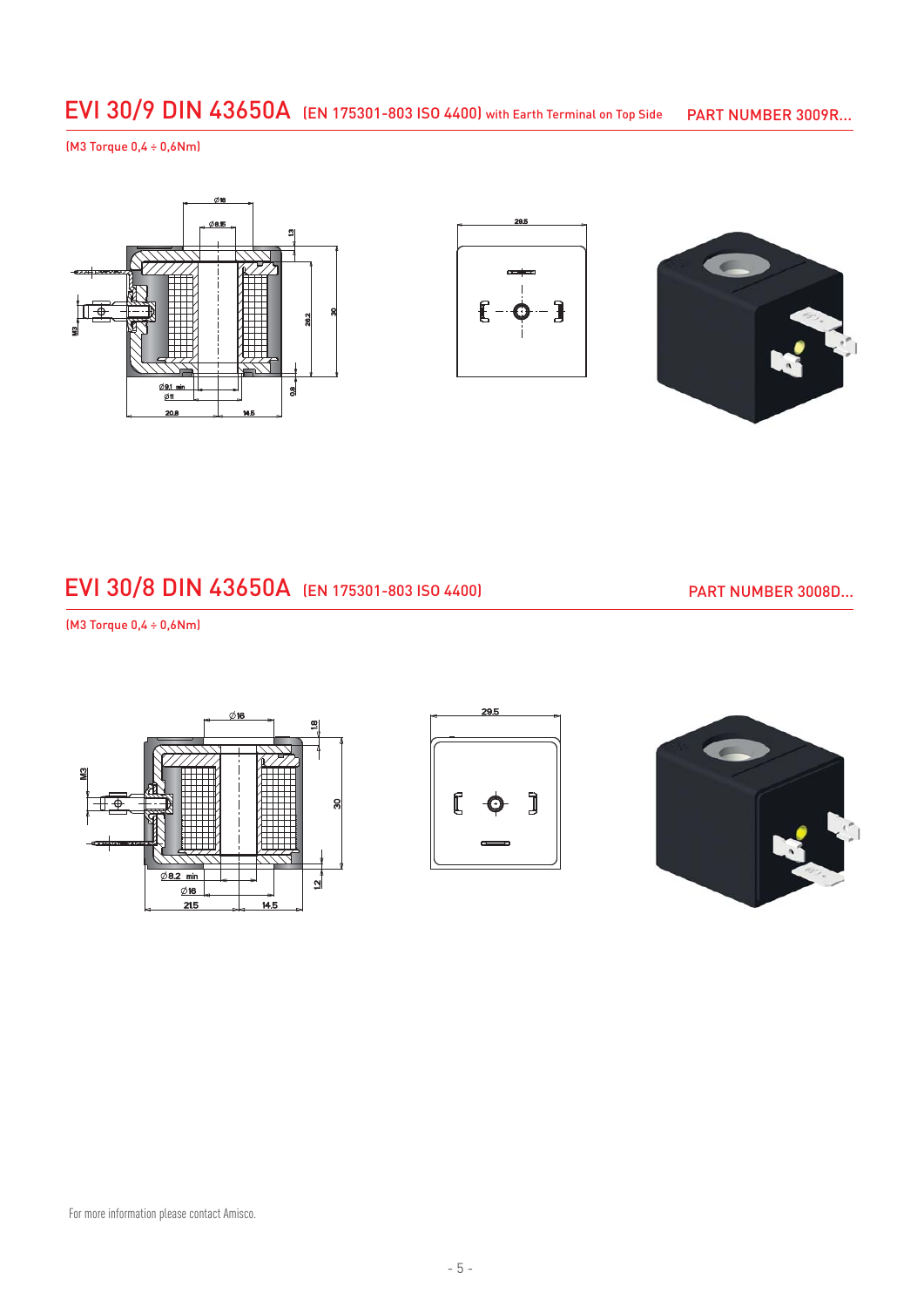## EVI 30/10 DIN 43650A (EN 175301-803 ISO 4400)

(M3 Torque 0,4 ÷ 0,6Nm)







## EVI 30/10 Flying Leads **PART NUMBER 3010C...**

500mm flying leads as a standard, PVC 105°C Ø2.25

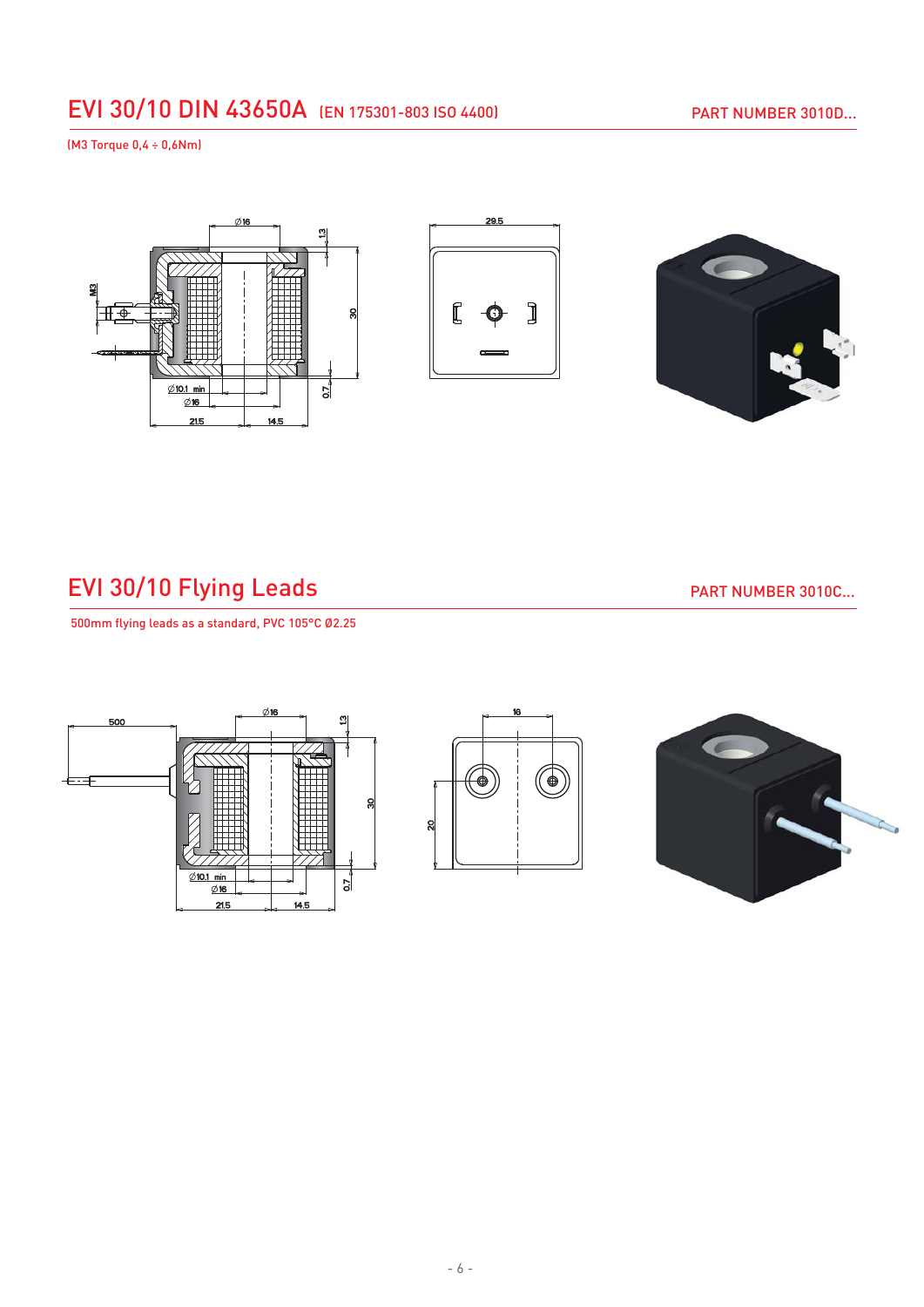## **Certifications**

| CΕ                                                                                                                                    | C E                                                                                                                                   |  |  |  |  |
|---------------------------------------------------------------------------------------------------------------------------------------|---------------------------------------------------------------------------------------------------------------------------------------|--|--|--|--|
| UE DECLARATION OF CONFORMITY                                                                                                          | UE DECLARATION OF CONFORMITY                                                                                                          |  |  |  |  |
| We declare under our sole responsibility that the product:                                                                            | We declare under our sole responsibility that the product:                                                                            |  |  |  |  |
| Coil type: $EVI$ 30/9                                                                                                                 | Coil type: <b>EVI 30/8</b>                                                                                                            |  |  |  |  |
| Nominal voltage: up to 240V                                                                                                           | Nominal voltage: up to 240V                                                                                                           |  |  |  |  |
| Nominal Power: up to 8W [DC] or 10VA [AC]                                                                                             | Nominal Power: up to 8W [DC] or 10VA [AC]                                                                                             |  |  |  |  |
| Ambient temperature: $-40 \div +50$ °C                                                                                                | Ambient temperature: $-40 \div +50$ °C                                                                                                |  |  |  |  |
| Tolerance range on nominal values: ±10%                                                                                               | Tolerance range on nominal values: $\pm 10\%$                                                                                         |  |  |  |  |
| Type of connection and other information are available on Amisco catalogue or on request.                                             | Type of connection and other information are available on Amisco catalogue or on request.                                             |  |  |  |  |
| Is conform to the following directives:                                                                                               | Is conform to the following directives:                                                                                               |  |  |  |  |
| $\bullet$ 2014/35/UE LV                                                                                                               | $\bullet$ 2014/35/UE LV                                                                                                               |  |  |  |  |
| $\bullet$ 2011/65/UE RoHS                                                                                                             | $\bullet$ 2011/65/UE RoHS                                                                                                             |  |  |  |  |
| with reference (if applicable) to the following harmonized standards:                                                                 | with reference (if applicable) to the following harmonized standards:                                                                 |  |  |  |  |
| • EN 12100                                                                                                                            | • EN 12100                                                                                                                            |  |  |  |  |
| [2010]                                                                                                                                | [2010]                                                                                                                                |  |  |  |  |
| $\bullet$ EN 60664/1                                                                                                                  | [2007]                                                                                                                                |  |  |  |  |
| [2007]                                                                                                                                | $\bullet$ EN 60664/1                                                                                                                  |  |  |  |  |
| $\bullet$ EN 60204/1                                                                                                                  | $\bullet$ EN 60204/1                                                                                                                  |  |  |  |  |
| [2006]                                                                                                                                | [2006]                                                                                                                                |  |  |  |  |
| • VDE 0580                                                                                                                            | • VDE 0580                                                                                                                            |  |  |  |  |
| [2011]                                                                                                                                | [2011]                                                                                                                                |  |  |  |  |
|                                                                                                                                       |                                                                                                                                       |  |  |  |  |
| Filippo Rotondo                                                                                                                       | Filippo Rotondo                                                                                                                       |  |  |  |  |
| Amisco Technical Division Manager                                                                                                     | Amisco Technical Division Manager                                                                                                     |  |  |  |  |
| Paderno Dugnano, 20 April 2016                                                                                                        | Paderno Dugnano, 20 April 2016                                                                                                        |  |  |  |  |
| The data supplied in Amisco catalogues are to be consulted, and pertinent accident prevention regulations are to be followed during   | The data supplied in Amisco catalogues are to be consulted, and pertinent accident prevention regulations are to be followed during   |  |  |  |  |
| product installation and use. Any unauthorized work performed by purchaser or by third parties can impair its functions, and relieves | product installation and use. Any unauthorized work performed by purchaser or by third parties can impair its functions, and relieves |  |  |  |  |
| Amisco of all warranty claims and liability for any resulting damage.                                                                 | Amisco of all warranty claims and liability for any resulting damage.                                                                 |  |  |  |  |
| Amisco S.p.A.                                                                                                                         | Amisco S.p.A.                                                                                                                         |  |  |  |  |
| Tel. +39 02.9900181                                                                                                                   | Tel. +39 02.9900181                                                                                                                   |  |  |  |  |
| Fax +39 02.99001860                                                                                                                   | Via Piaggio 70                                                                                                                        |  |  |  |  |
| Via Piaggio 70                                                                                                                        | Fax +39 02.99001860                                                                                                                   |  |  |  |  |
| 20037, Paderno Dugnano (MI) - Italy                                                                                                   | 20037, Paderno Dugnano (MI) - Italy                                                                                                   |  |  |  |  |
| www.amisco.it                                                                                                                         | www.amisco.it                                                                                                                         |  |  |  |  |